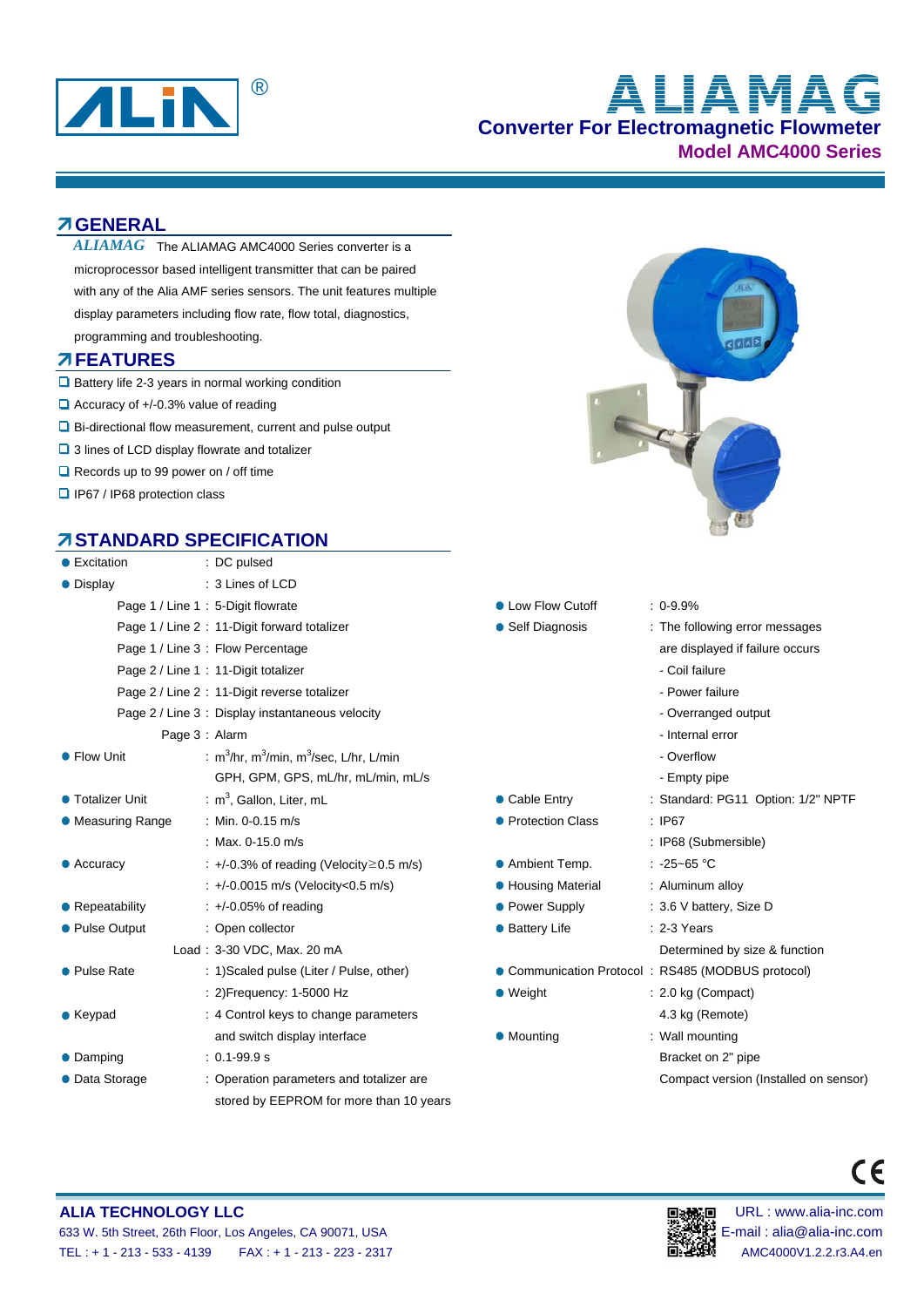## **ZDIMENSIONS**



# **WIRING DIAGRAM**

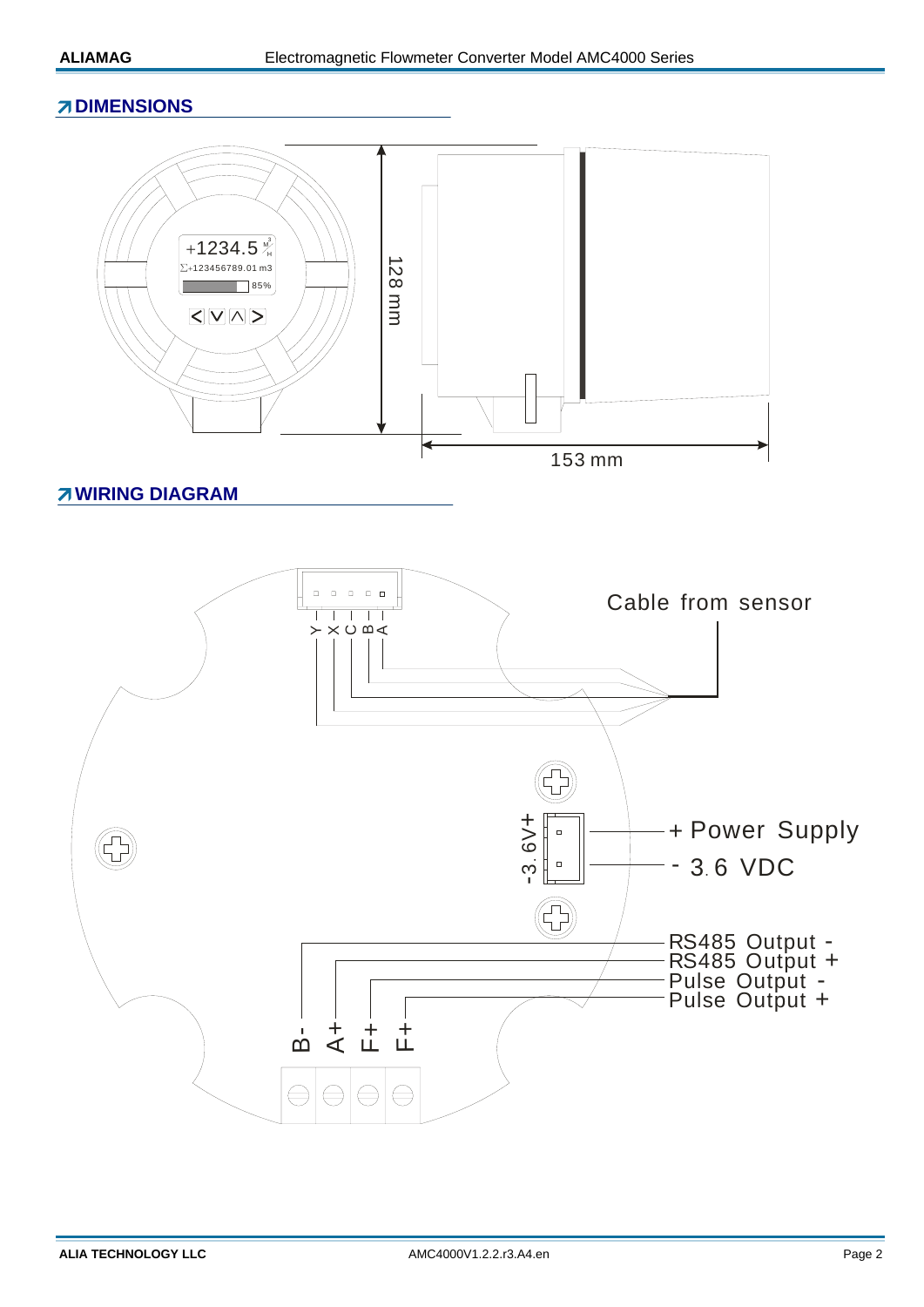#### **ACCURACY**



# **CABLE LENGTH BETWEEN SENSOR & CONVERTER**



# **MODEL SELECTION GUIDE**

| AMC4000 Series                       |                  |     |                                                  |    |                                                           |  |  |
|--------------------------------------|------------------|-----|--------------------------------------------------|----|-----------------------------------------------------------|--|--|
| Example: AMC4000-CP-NN-BX-NN         |                  |     |                                                  |    |                                                           |  |  |
| AMC4000-                             | XX-              | XX- | XX-                                              | XX | Description                                               |  |  |
| Mounting                             | CP-              |     |                                                  |    | <b>Compact with Sensor</b>                                |  |  |
|                                      | SW-              |     |                                                  |    | Remote, Wall Mounting                                     |  |  |
|                                      | S <sub>2</sub> - |     |                                                  |    | Remote, 2" Mounting Bracket                               |  |  |
| <b>Protection Class</b>              |                  | NN- |                                                  |    | IP <sub>67</sub>                                          |  |  |
|                                      |                  | 68- |                                                  |    | IP68 (Submersible)                                        |  |  |
| BX-<br><b>Battery</b><br>BT-         |                  |     | <b>Battery Box without Battery</b>               |    |                                                           |  |  |
|                                      |                  |     | Battery Box with Battery, 3.6 V / Size D * 4 Pcs |    |                                                           |  |  |
| <b>NN</b><br>Cable Entry<br>EP<br>PT |                  |     |                                                  |    | None                                                      |  |  |
|                                      |                  |     |                                                  |    | 6 pin IP65 connector (External Power / Frequency / RS485) |  |  |
|                                      |                  |     |                                                  |    | $1/2"$ NPTF                                               |  |  |